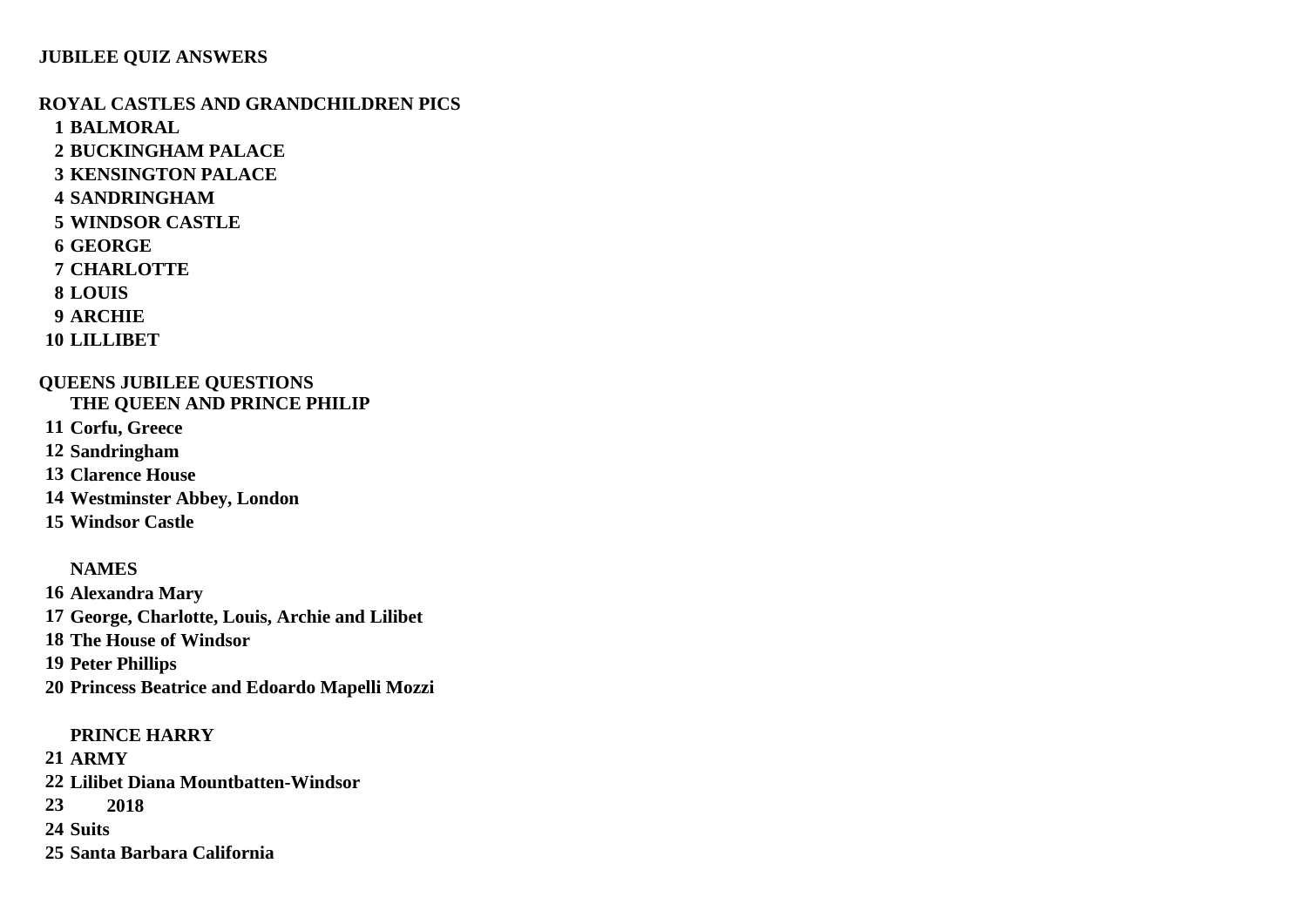### **PRINCE WILLIAM**

**At university**

**Aston Villa**

**Photography**

**Seychelles**

**2011**

# **OTHER ROYALS**

 **Princess Beatrice Equestrian Kristen Stewart Friends**

**Elizabeth and David Emanuel**

## **THE QUEEN'S TRIVIA**

 **Corgis Lily of the Valley [A Cocker Spaniel called Lissy](https://www.countryliving.com/uk/news/a38936667/queens-cocker-spaniel-lissy-championship/) It was Philip's official livery colour 8**

# **JUBILEE QUESTIONS**

# **25**

 **[Lemon and Swiss roll amaretti trifle](https://www.countryliving.com/uk/homes-interiors/interiors/g39988265/best-trifle-bowls/) 70 Purple 01-Jun**